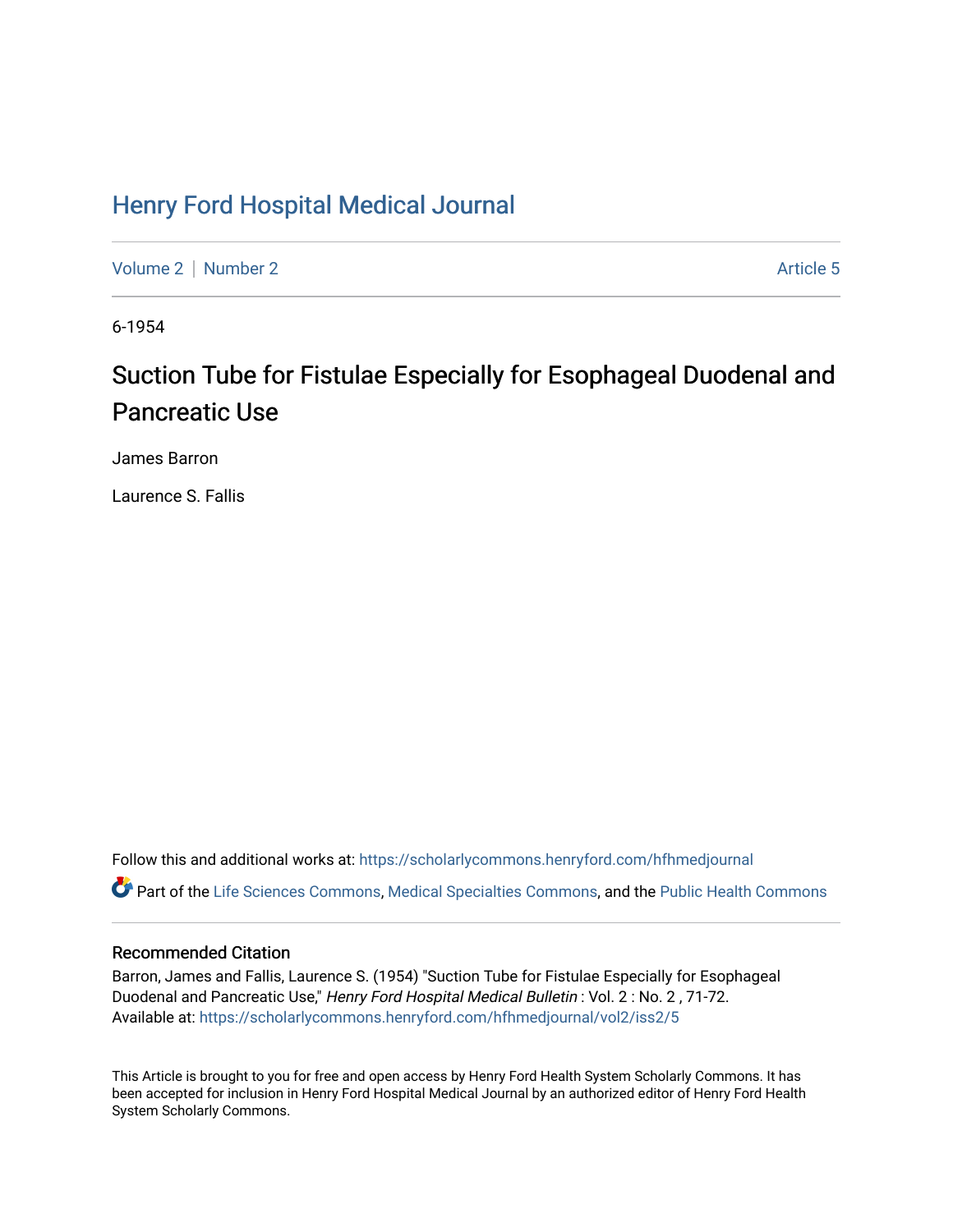### SUCTION TUBE FOR FISTULAE

 $\overline{\mathbf{r}}$ 

·I

L ..-

#### LAMES BARRON, M.D.<sup>\*</sup> and LAURENCE S. FALLIS, M.D.<sup>\*\*</sup>

External fistulae of the gastric intestinal tract, despite great advance in surgical rechnic, still occur with sufficient frequency to command attention. The management of fistulae of the stomach, biliary tract, jejunum, ileum and colon has been fairly well standardized and the response to definitive surgical procedures is usually excellent. Modern aggressive surgical attack upon the oesophagus, duodenum and pancreas has brought with it an increasing number of postoperative fistulae of these organs. Here the problem is vastly different than with fistulae of the remainder of the gastrointestinal tract. In the first place definitive surgical intervention usually is impossible and for this reason reliance has to be placed on conservative measures of treatment. Furthermore, the problems created by the loss of fluids and electrolytes and the inability to ingest sufficient nourishment to maintain the patient in nutritional balance often have proved to be insurmountable. Indeed, not too much time has elapsed since the patient with a duodenal fistula rarely recovered and the patient with an oesophageal fistula practically always succumbed.

In our experience the present day high incidence of recovery from these distressing postoperative complications has been due largely to the maintenance of nutrition made possible by the administration of whole food through a polythene rube passed well beyond the fistulous opening.

The local fistulous tract itself also requires treatment and it is with this phase of management that this presentation deals. During the past six years we have used an especially devised inexpensive suction tube which has helped greatly in caring for these patients.

The suction tip introduced into the fistulous tract must be in contact with the site of origin of the fistula and should be soft and non irritating. Glass, hard rubber, or metal tubes are not practical because of the possibility of pressure necrosis and because they may cause discomfort if the patient changes position. Suction at the origin of the fistula is most desirable because in this way the fluid, which often is irritating, is removed promptly, thereby enabling the fistulous tract to fill in with granulation tissue. The tubes are prepared in the following manner.

In a twenty-inch length of plastic intravenous tubing two small openings are cut at 2 cm. intervals about ten inches from the end of the tube. These openings extend through one half of the circumference of the tube. The tube is then folded on itself so that the two srnall openings are in apposition. The limbs of the tube are united proximal to the opening with a single fine silk suture. (Fig. 1.) Suction is applied to one free end of the tube and air is allowed to pass in through the other.<br>In certain instances owing to mucus, necrotic material, feces, etc., the secretion

--

<sup>\*</sup>Senior Associate, Division of General Surgery.

<sup>••</sup>surgeon-in-Chief.